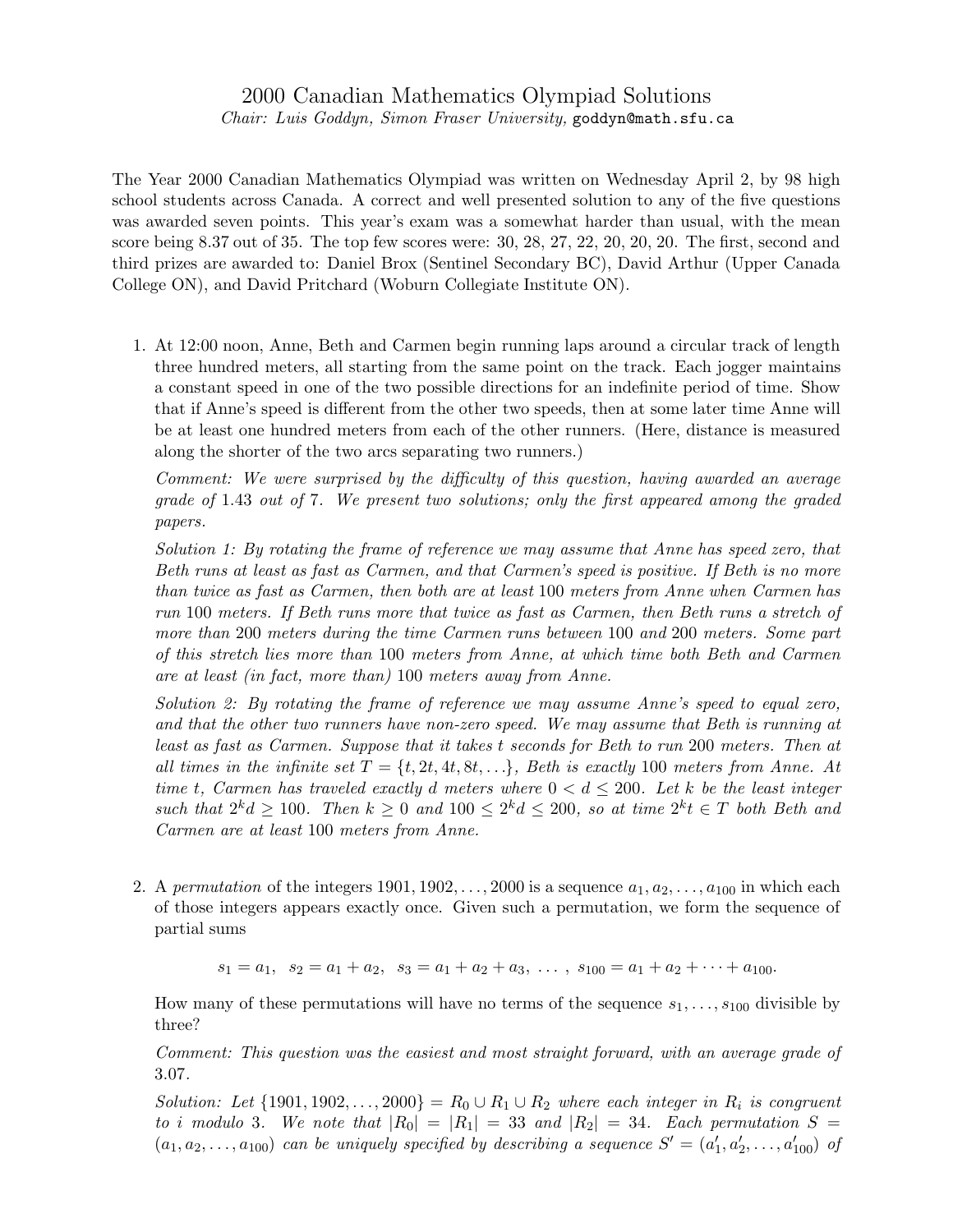residues modulo 3 (containing exactly 33 zeros, 33 ones and 34 twos), and three permutations (one each of  $R_0, R_1,$  and  $R_2$ ). Note that the number of permutations of  $R_i$  is exactly  $|R_i|! =$  $1 \cdot 2 \cdots |R_i|$ .

The condition on the partial sums of  $S$  depends only on the sequence of residues  $S'$ . In order to avoid a partial sum divisible by three, the subsequence formed by the 67 ones and twos in S' must equal either  $1, 1, 2, 1, 2, \ldots, 1, 2$  or  $2, 2, 1, 2, 1, \ldots, 2, 1$ . Since  $|R_2| = |R_1| + 1$ , only the second pattern is possible. The 33 zero entries in  $S'$  may appear anywhere among  $a'_1, a'_2, \ldots, a'_{100}$  provided that  $a'_1 \neq 0$ . There are  $\binom{99}{33} = \frac{99!}{33!66!}$  ways to choose which entries in  $S'$  equal zero. Thus there are exactly  $\binom{99}{33}$  sequences  $S'$  whose partial sums are not divisible by three. Therefore the total number of permutations S satisfying this requirement is exactly

$$
\binom{99}{33} \cdot 33! \cdot 33! \cdot 34! = \frac{99! \cdot 33! \cdot 34!}{66!}.
$$

Incidently, this number equals approximately  $4.4 \cdot 10^{138}$ .

3. Let  $A = (a_1, a_2, \ldots, a_{2000})$  be a sequence of integers each lying in the interval [−1000, 1000]. Suppose that the entries in A sum to 1. Show that some nonempty subsequence of A sums to zero.

Comment: This students found this question to be the most difficult, with an average grade of 0.51, and only one perfect solution among 100 papers.

Solution: We may assume no entry of A is zero, for otherwise we are done. We sort A into a new list  $B = (b_1, \ldots, b_{2000})$  by selecting elements from A one at a time in such a way that  $b_1 > 0$ ,  $b_2 < 0$  and, for each  $i = 2, 3, \ldots, 2000$ , the sign of  $b_i$  is opposite to that of the partial sum

$$
s_{i-1} = b_1 + b_2 + \cdots + b_{i-1}.
$$

(We can assume that each  $s_{i-i} \neq 0$  for otherwise we are done.) At each step of the selection process a candidate for  $b_i$  is guaranteed to exist, since the condition  $a_1 + a_2 + \cdots + a_{2000} = 1$ implies that the sum of unselected entries in A is either zero or has sign opposite to  $s_{i-1}$ .

From the way they were defined, each of  $s_1, s_2, \ldots, s_{2000}$  is one of the 1999 nonzero integers in the interval [−999, 1000]. By the Pigeon Hole Principle,  $s_j = s_k$  for some j, k satisfying  $1 \le j < k \le 2000$ . Thus  $b_{j+1} + b_{j+2} + \cdots + b_k = 0$  and we are done.

4. Let ABCD be a convex quadrilateral with

$$
\angle CBD = 2\angle ADB,
$$
  
\n
$$
\angle ABD = 2\angle CDB
$$
  
\nand 
$$
AB = CB.
$$

Prove that  $AD = CD$ .

Comment: There are several different solutions to this, including some using purely trigonometric arguments (involving the law of sines and standard angle sum formulas). We present here two prettier geometric arguments (with diagrams). The first solution is perhaps the more attractive of the two. Average grade: 1.84 out of 7.

Solution 1 (from contestant Keon Choi): Extend DB to a point P on the circle through A and C centered at B. Then  $\angle CPD = \frac{1}{2} \angle CBD = \angle ADB$  and  $\angle APD = \frac{1}{2} \angle ABD = \angle CDB$ ,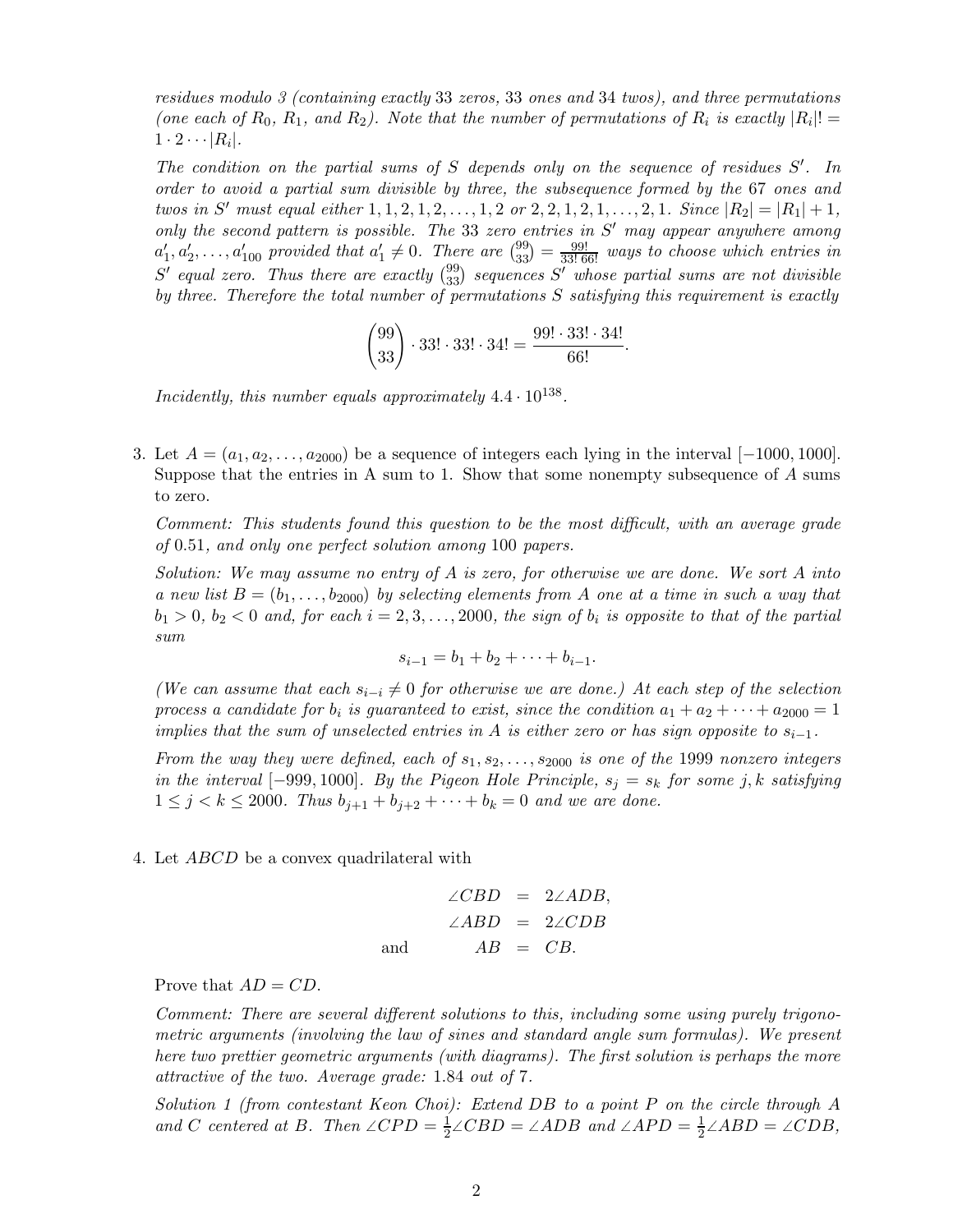so  $APCD$  is a parallelogram. Now PD bisects AC so BD is an angle bisector of isosceles triangle ABC. We have

$$
\angle ADB = \frac{1}{2} \angle CBD = \frac{1}{2} \angle ABD = \angle CDB
$$

so DB is the angle bisector of  $\angle ADC$ . As DB bisects the base of triangle ADC, this triangle must be isosceles and  $AD = CD$ .

Solution 2: Let the bisector of  $\angle ABD$  meet AD at E. Let the bisector of  $\angle CBD$  meet CD at F. Then  $\angle FBD = \angle BDE$  and  $\angle EBD = \angle BDF$ , which imply BE || FD and BF || ED. Thus BEDF is a parallelogram whence

$$
BD\ intersects EF\ at\ its\ midpoint\ M.
$$
 (1)

On the other hand since BE is an angle bisector, we have  $\frac{AB}{BD} = \frac{AE}{ED}$ . Similarly we have  $\frac{CB}{BD} = \frac{CF}{FD}$ . By assumption  $AB = CB$  so  $\frac{AE}{ED} = \frac{CF}{FD}$  which implies  $EF \parallel AC$ . Thus  $\triangle DEF$ and  $\triangle DAC$  are similar, which implies by (1) that BD intersects AC at its midpoint N. Since  $\triangle ABC$  is isosceles, this implies  $AC \perp BD$ . Thus  $\triangle NAD$  and  $\triangle NCD$  are right triangles with equal legs and hence are congruent. Thus  $AD = CD$ .



5. Suppose that the real numbers  $a_1, a_2, \ldots, a_{100}$  satisfy

$$
a_1 \ge a_2 \ge \cdots \ge a_{100} \ge 0
$$
  
 $a_1 + a_2 \le 100$   
 $a_3 + a_4 + \cdots + a_{100} \le 100.$ 

Determine the maximum possible value of  $a_1^2 + a_2^2 + \cdots + a_{100}^2$ , and find all possible sequences  $a_1, a_2, \ldots, a_{100}$  which achieve this maximum.

Comment: All of the correct solutions involved a sequence of adjustments to the variables, each of which increase  $a_1^2 + a_2^2 + \cdots + a_{100}^2$  while satisfying the constraints, eventually arriving at the two optimal sequences:  $100, 0, 0, \ldots, 0$  and  $50, 50, 50, 50, 0, 0, \ldots, 0$ . We present here a sharper proof, which might be arrived at after guessing that the optimal value is  $100^2$ . Average grade: 1.52 out of 7.